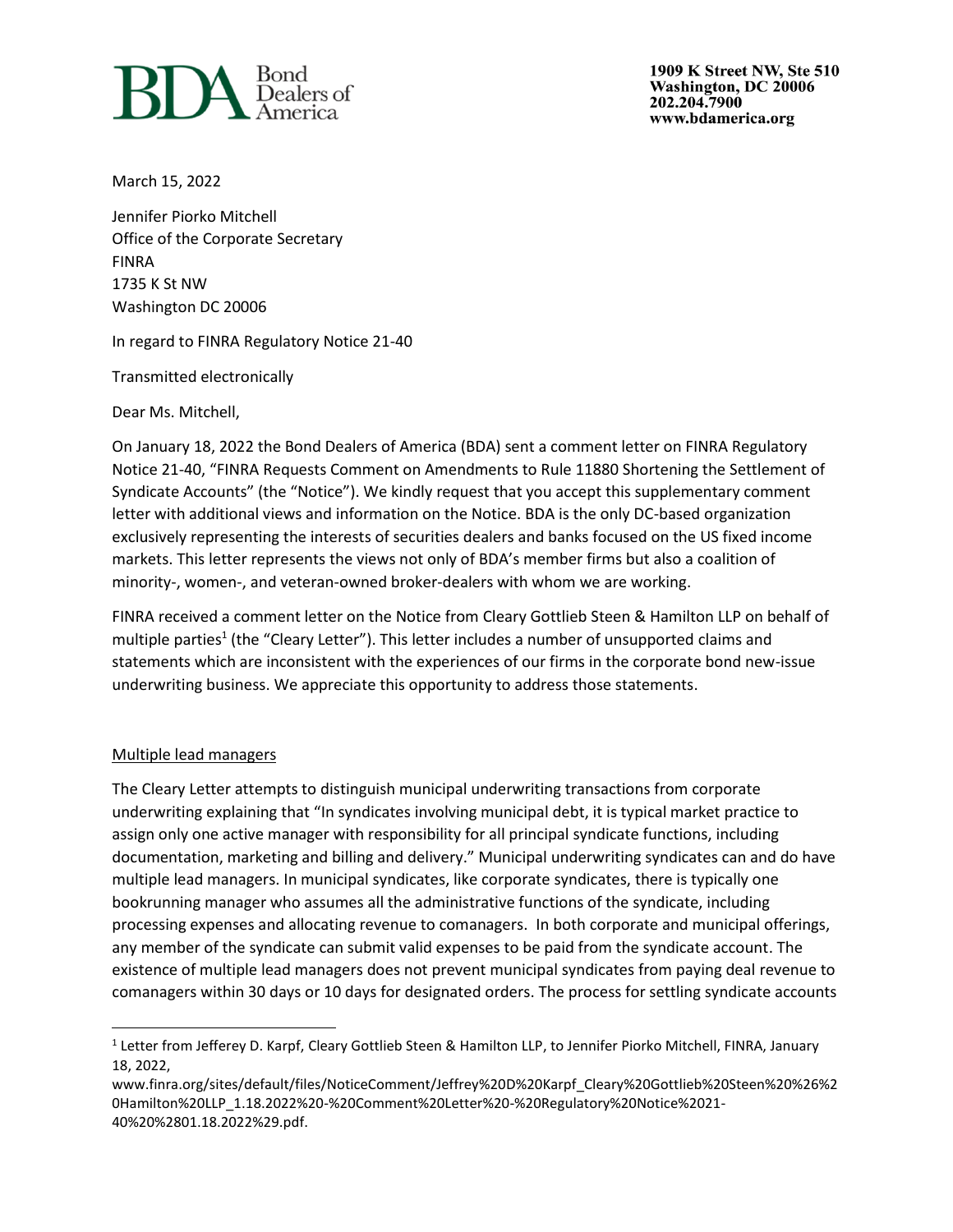for municipals and corporate is virtually the same, regardless of how many lead managers are on the deal.

The Cleary Letter next contends that the complexity associated with multiple lead managers "is compounded in multi-tranche offerings of investment grade corporate debt." In reality municipal securities are more structured and complex than many corporate transactions, where single bullet maturities are the standard. A significant majority of municipal bond new-issues are sold as "serial maturities," meaning the transaction is structured with sequential annual maturities in order to give the issuer level debt service payments over the life of the bond. Municipal transactions can include 20 or more separate maturities each with its own CUSIP. None of this prevents municipal bookrunners from complying with the MSRB's syndicate settlement rule.

In addition, FINRA received a comment letter on the Notice from Mizuho Securities USA LLC<sup>2</sup> (the "Mizuho Letter"). The Mizuho letter states "The type of corporate offerings, whether investment grade or non-grade, or the number of tranches in the offering, etc. are not concerns with regards [sic] to the 30 days settlement window."

# Aftermarket support and overallotments

The Cleary Letter states "Syndicates in corporate debt offerings routinely engage in aftermarket support through short covering purchases in the secondary market. Syndicates create the short position by overallotting a percentage of the securities being offered." This is true. However, the Cleary Letter also states "the amount of the short position varies from offering to offering, and it is fairly common for this to be more than a couple of percent of the offering." We are not sure what the letter means by "fairly common," but in our experience, it is rare for syndicate short positions to exceed a few percent of the deal. Moreover, the letter states that expenses associated with hedging cannot be allocated to comanagers until "after the short is fully covered, a period generally ranging from a couple of days or more in investment grade debt offerings to up to 30 days or more in high yield debt offerings." In our experience, shorts arising from overallotments typically take place during the first few days after pricing. It is exceedingly rare for short positions to extend past a week, and almost unheard of past 30 days. Overallotments are not a barrier to a 30-day syndicate settlement deadline. The Mizuho Letter states that overallotments are "Not a major factor for our firm."

## Syndicate expenses

The Cleary Letter states "In syndicates offering corporate debt, these [roadshow, legal and other] expenses are not known up front and must be submitted, collected, and allocated in a process that typically continues until 60–90 days after closing." This is the weakest argument in the Letter. Submitting, collecting, and allocating routine syndicate expenses never has to take 90 days. It takes this long only because bookrunners typically do not even begin the process of collecting expenses until near the end of the 90-day window provided in Rule 11880. Implementing a 30-day syndicate settlement deadline would largely be a matter of adapting processes to accommodate the revised standard. Bookrunners will need to demand that law firms and other vendors submit invoices earlier and begin soliciting comanagers' expenses earlier. There is nothing inherent about the process of settling corporate underwriting syndicates that demands 90 days.

<sup>&</sup>lt;sup>2</sup> Email from David Wong, Mizuho Securities USA LLC, January 18, 2022,

www.finra.org/sites/default/files/NoticeComment/Mizuho%20Americas\_David%20Wong\_1.18.2022%20- %20Regulatory%20Notice%2021-40%20-%20Comments%20from%20Mizuho%20Securities%20USA%20LLC.pdf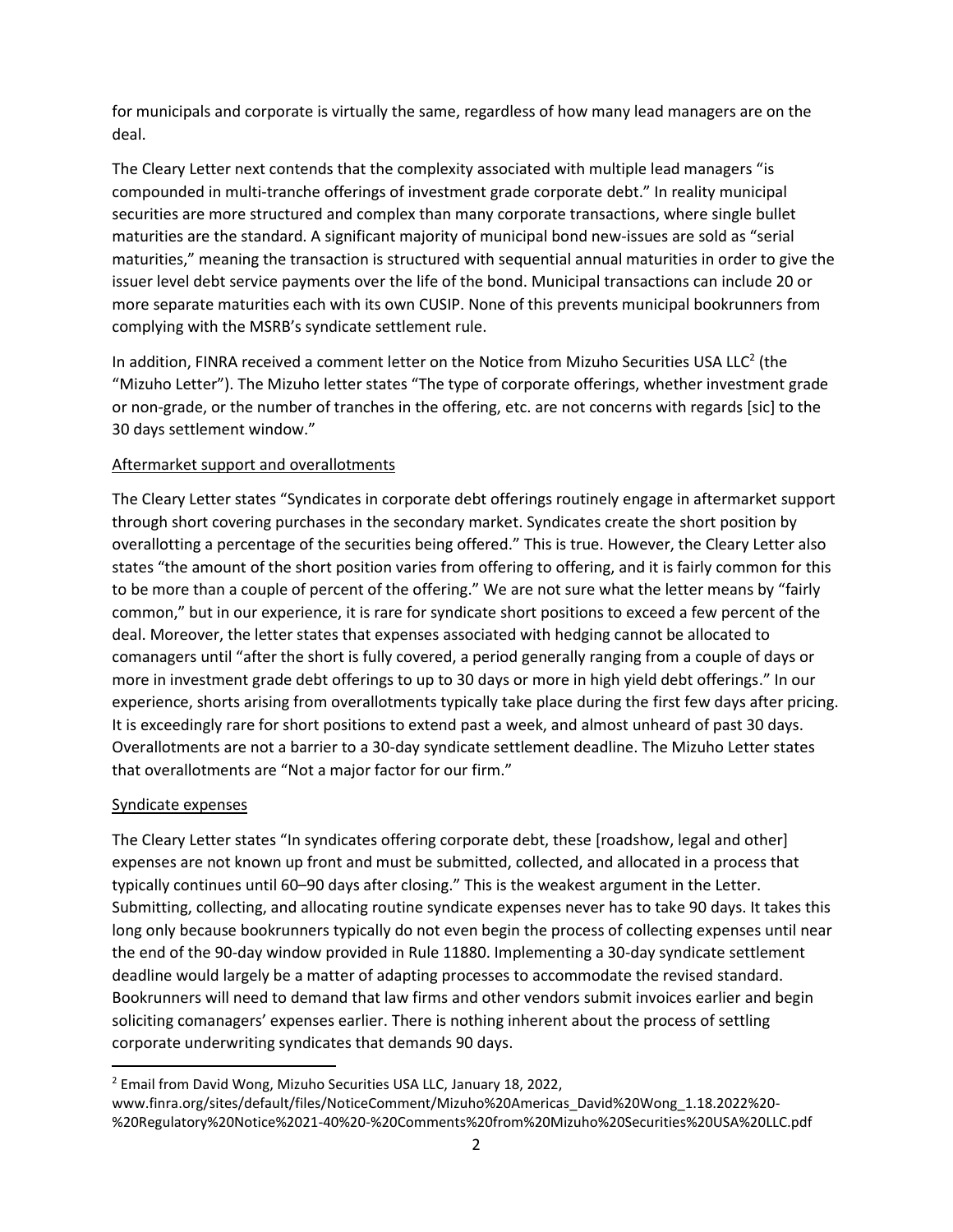# Cross-border offerings

The Cleary Letter states "A number of additional settlement complexities are introduced in cross-border offerings of corporate debt. For syndicates offering corporate debt, the legal work generally is more complex and therefore typically is billed on an hourly basis." As we stated in our January comment letter, "In our experience, however, invoices from law firms and other vendors in Europe tend to arrive even faster than from vendors in the US. Moreover, taxable securities sold to international investors have become much more prevalent in the municipal market in recent years, and international distribution has not affected the ability of municipal bookrunners to settle accounts according to MSRB requirements." The Mizuho Letter states "For international participants, same issue with regards to expenses and ensuring they submit reimbursable expenses timely," suggesting that cross-border offerings do not burden the syndicate settlement process.

# Complex legal work

The Cleary Letter states "For syndicates offering corporate debt, the legal work generally is more complex and therefore typically is billed on an hourly basis. Counsel invoices are necessarily received after closing and must be reviewed and approved by the syndicate lead manager before being factored into the settlement process. This often takes well over 30 days post-closing." The Cleary Letter offers no support for why reviewing and approving legal expenses takes this long, perhaps because review and approval of law firm invoices does not take "well over 30 days post-closing." It may take, generously, perhaps a few hours. Municipal securities transactions also entail complex legal work. There are often multiple lawyers involved in a transaction: tax counsel, underwriters' counsel, disclosure counsel, etc. It is typical for municipal transactions to have multiple tranches, as already described, and for municipal securities to be distributed outside the US. None of this prevents municipal lead managers from complying with the MSRB's 30-day deadline.

## Investor carve-out letters

The circumstance described in the Clearly Letter where "investors may deliver letters requiring that an underwriter not be compensated on the investor's participation in the offering, in compliance with Rule 17d-1(a) under the Investment Company Act" is not unique to corporate bond offerings. The Cleary Letter, referring to ERISA-related letters that some investors must send to the syndicate, states "For corporate debt offerings, these letters are often delivered by investors well after closing, sometimes very close to the 90th day post-closing. For municipal debt offerings, investor practice is to inform the lead underwriter by the trade date, consistent with the practice that all costs or other factors affecting settlement are known prior to closing."

This is an excellent example of how changes in processes can shorten the syndicate settlement time. Investor carve-out letters arise in the municipal market as well. And similar to the corporate world, before the MSRB shortened its syndicate settlement time, investors transmitted these letters close to the syndicate closing deadline. When the deadline was shortened and investors recognized the need to transmit these letters earlier, they did. The same will happen in the corporate underwriting world.

## Travel

The Cleary Letter states "Personnel from a syndicate member may travel for multiple deals at a time, and expenses may not be compiled and submitted until after that travel ends. Expenses are then collated, coded, and approved before they are finalized." In practice, travel expensing is a trivial function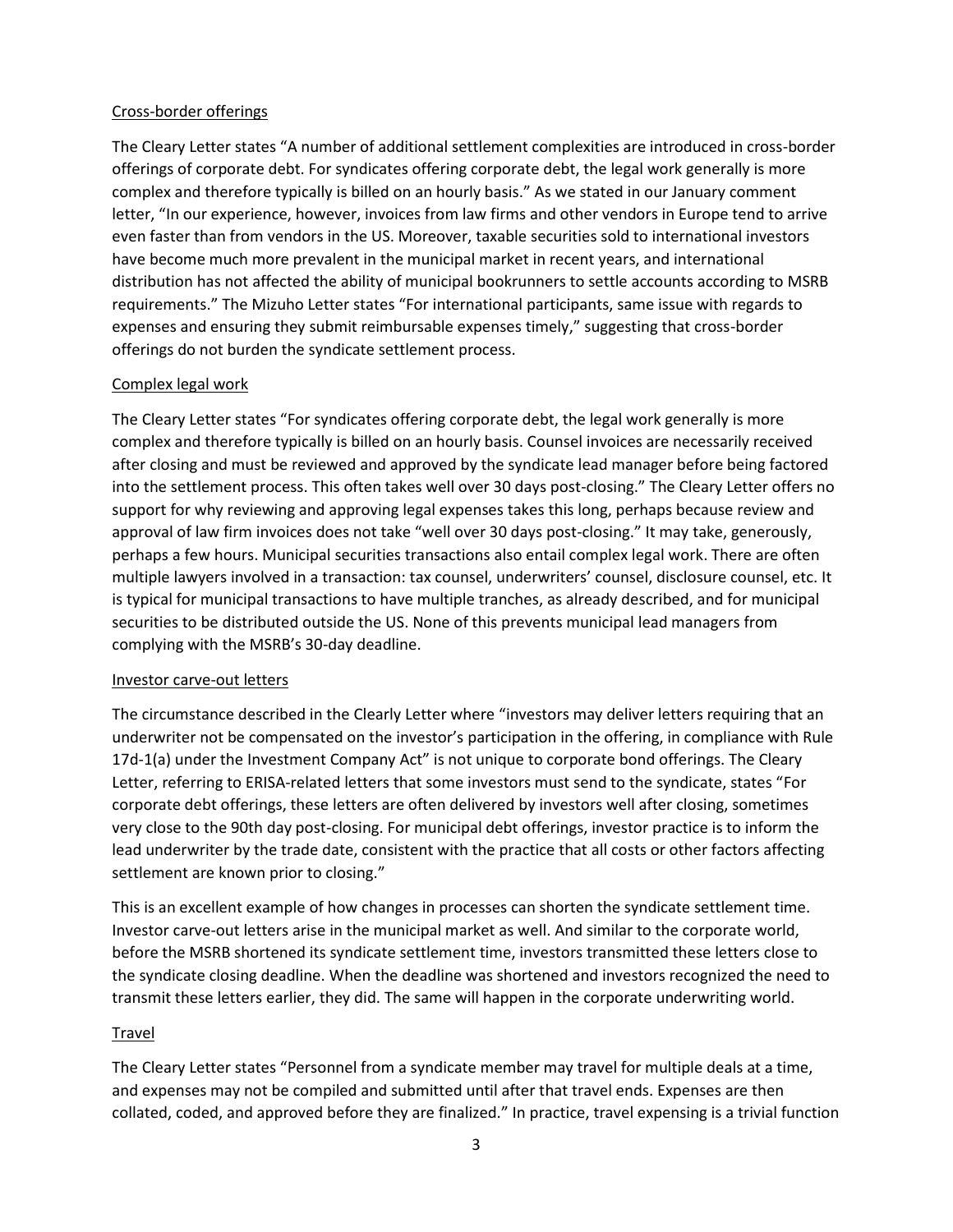presenting no hurdles to a 30-day settlement deadline. "Collating, coding, and approving" travel expenses are not time consuming tasks.

## Vendor billing

In several places the Cleary Letter makes a point that vendor invoices are out of the control of syndicate managers, that bookrunners have to simply accept vendor invoices whenever they arrive. Underwriters are not beholden to vendors with respect to invoices. As clients of law firms and other vendors, bookrunners can request invoices whenever they want and specify to vendors that invoices must be received within an appropriate window after closing to ensure prompt compliance the proposed 30-day time period to close the syndicate. There should be no doubt vendors will invoice sooner if it means getting paid earlier.

# Technological solutions

The Cleary Letter references "the technological advances that helped to facilitate a more efficient but generally less complex municipal debt settlement process." We are not aware of any technological advances specific to the municipal underwriting process which have facilitated the transition to 30 days. The technology available to municipal underwriters is the same as that available to corporate underwriters. The solution to shortening the settlement time is process change, not technology. Request and process invoices and expense reports sooner. There is no more work involved in settling syndicate accounts within 30 days versus 90 days. The work is simply more compressed. Any expenses associated with transitioning to a 30-day deadline will be minimal.

In referencing ostensible expenses bookrunning managers would incur in implementing a 30-day deadline, Cleary Letter states "These additional costs will be passed on to the syndicate, which will reduce the net earnings from participation." We remind FINRA that comanagers' net earnings from participation in corporate syndicates are already being reduced as a result of the obsolete 90-day deadline, and we challenge the notion that compliance expenses will even be significantly higher.

# Asset-backed securities

The Cleary Letter offers two reasons why ABS should not be subject to a 30-day deadline. First, the Letter states that ABS generally come in multiple tranches. The second is that ABS transactions "must often navigate novel, multi-jurisdictional legal issues." Neither of these reasons hold water.

Municipal securities are often sold with a dozen or more distinct maturities or tranches. And many securities offerings also involve multiple legal jurisdictions. The US municipal market is global, and municipal underwriters face the same multijurisdictional issues as ABS underwriters do. In short, the process for collecting syndicate expenses and paying out transaction revenue is exactly the same for ABS as for municipals and corporates. There is nothing unique about ABS that would prevent bookrunners from meeting the 30-day deadline.

# Resettlements

The Cleary Letter in several places argues that a 30-day deadline would cause more frequent resettlements where bookrunners must invoice comanagers for expenses that came in after the syndicate account was closed. Resettlements are not "burdensome processes" as the Cleary Letter characterizes them. They do not happen frequently, but they represent a normal occurrence that is built into the syndicate settlement process. We do not believe that reducing the syndicate settlement time to